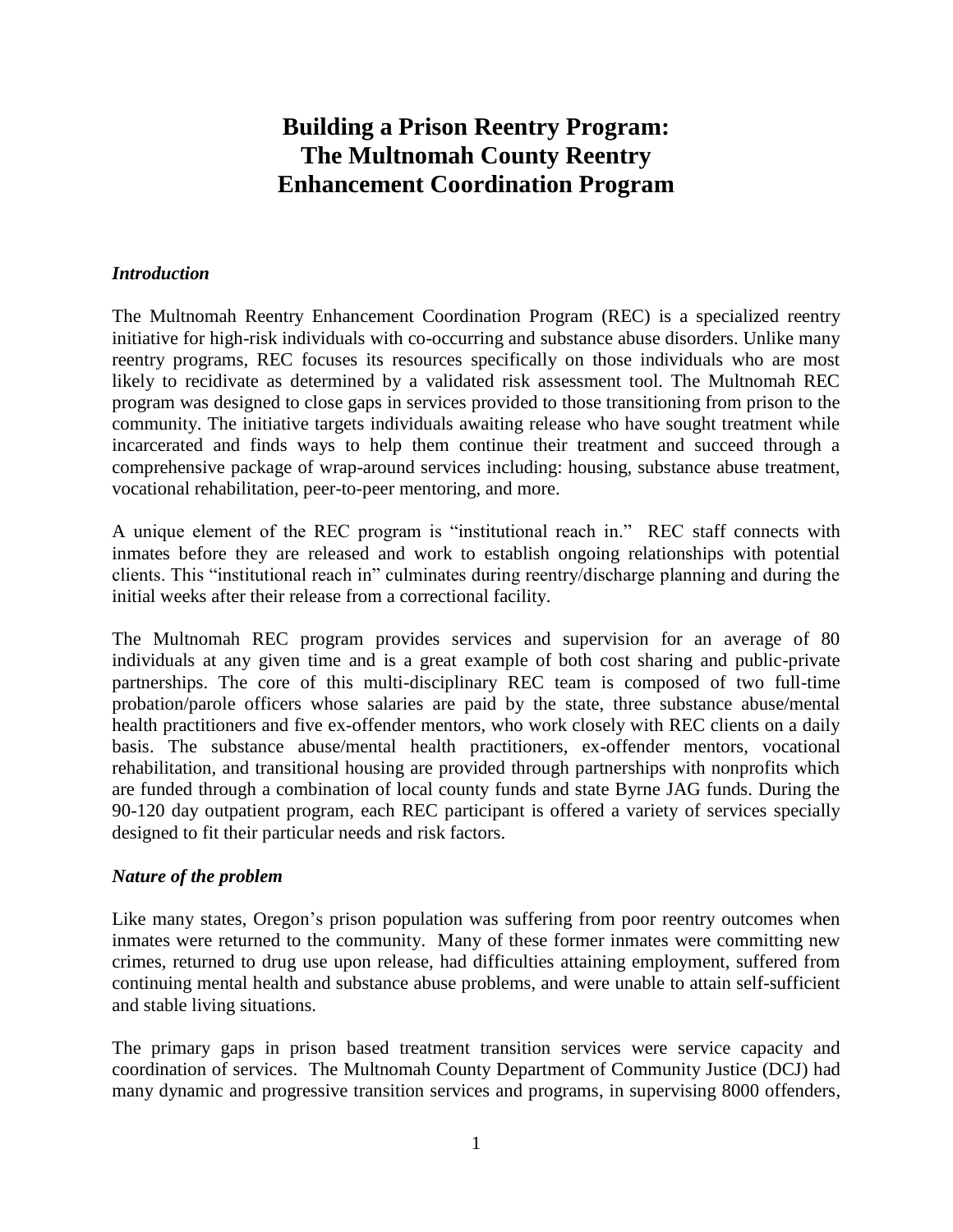however, the need for services far exceeded the DCJ's capacity. Recidivism for inmates completing prison based treatment was about the same as inmates who did not receive treatment. Additionally, the DCJ's outpatient substance abuse treatment capacity was limited to 166 offenders. This gap in outpatient services directly impacted the continuity of treatment needed for offenders who had successfully completed residential treatment in the institution.

Compounding the treatment shortage gap, transitional housing was limited to 223 offenders. More than 300 offenders who were in need of transitional housing that the DCJ could not address went homeless or "couch surfed". Although some of the offenders returning from prison had a home to go to, many needed assistance with housing and DCJ did not have capacity to provide this service. Many end up re-offending and/or relapsing while waiting to secure stable housing.

An additional gap in reentry services was a lack of offender engagement and coordination of transition services. The Multnomah County Commissioners have invested heavily in treatment services, however, engagement in treatment continued to be less than optimal. Transitioning offenders often got lost, discouraged, or overwhelmed while attempting to navigate the variety of services spread throughout the county. The complexity and size of Multnomah County added to the problem.

Ultimately, the cost of ineffective transition services led to increased recidivism and increased victimization in our community and increased the costs of apprehension, prosecution and reincarceration.

Oregon Recidivism Costs

- $\triangleright$  Cost of Adult Prosecution = \$1,011\*
- $\triangleright$  Cost to Victims\*= \$14,333\*
- $\triangleright$  Oregon Prison Cost = \$31,000 Annually

**\*Average Estimated Cost, Actual Cost May Vary**

## *The Reentry Enhancement Coordination Program*

The main goals of the Multnomah County Reentry Enhancement Coordination (REC) Program are to increase public safety and to reduce recidivism to prison through impacting the following key outcomes:

- Reduce the number of released offenders who are committing new crimes
- Reduce the number of released offenders who use drugs
- Increase the number of released offenders who are gainfully employed
- Increase the number of released offenders who are in self-sufficient and stable living situations
- Ensure that released offenders continue to have appropriate care for mental health and substance abuse problems

The target group for the program is: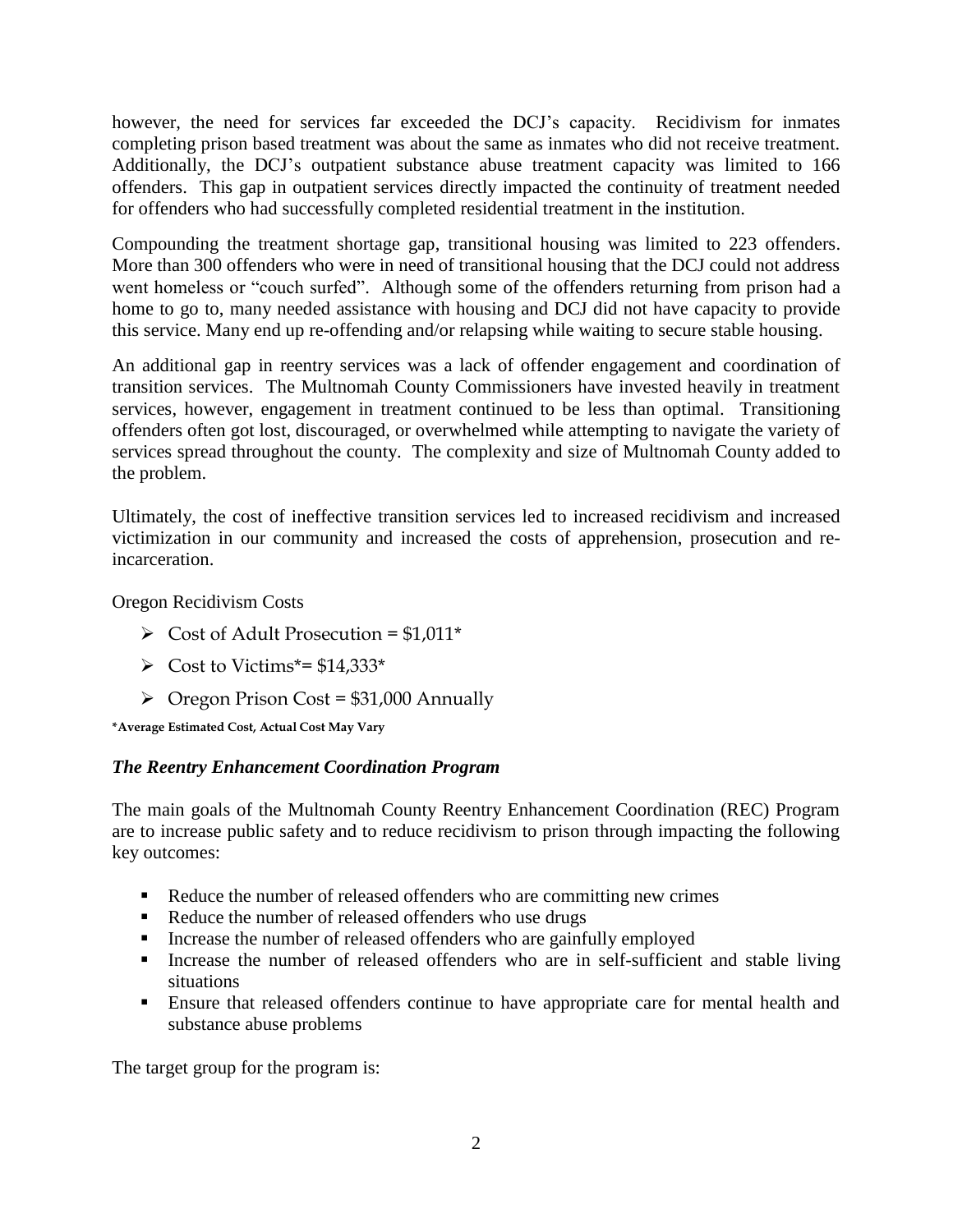- Males or females,
- 18 years of age or older, and
- Who are a high to moderate risk to recidivate, as determined by a validated risk assessment tool.

DCJ supervises the target population with the Reentry Enhancement Coordination (REC) Team. This team is specifically organized for this project and includes oversight by an existing Community Justice Manager (CJM), supervision by current Probation/Parole Officers and Correctional Counselors and through grant funds services including recovery peer mentors, a job developer/coach, substance abuse treatment and housing partners. Transition by the REC Team begins with reach-in to the institution, working collaboratively with DOC staff and the offender to develop a comprehensive transition plan. Services are managed and coordinated by the REC Team which builds on the prison-based treatment and programming. Keys partners include the Volunteers of America Oregon's InAct program, the Oregon Department of Corrections, the Multnomah County Department of Community Justice, SE Works, and Bridges to Change.

Research identifies the period immediately following release from prison as a particularly highrisk time for offenders. Not only is the risk of new crimes greatest during this period, but offenders also often experience a heightened need for substance abuse treatment, mental health treatment, housing and other services. The REC Team concentrates essential wrap around services in the first few months of release. Effective coordination and collaboration directly with DOC, the community, and the offender is a key strategy of the REC Team to further reduce the risk of re-offense and relapse. Additionally, the reduction in recidivism achieved by the work of the REC Team leads to a reduction in service gaps and the substantial saving of public dollars.

The REC Team works to improve reach-in activities that increase engagement in services upon release. In addition, according to need, offenders receive the necessary treatment, employment and housing essential for addressing the criminogenic factors that reduce recidivism. Recovery mentors offer support, help connect offenders to pro-social activities and provide opportunities to practice new skills they have learned in treatment**.** 

Volunteers of America (VOA) provides evidence-based, cognitive behavioral outpatient treatment to the target population. Cognitive behavioral treatment has been shown to reduce offender recidivism and relapse (Andrew and Bonta, 1990). VOA provides individual and group counseling, evidence-based curriculums, and client support groups to assist offenders in integrating the knowledge and skills they have learning in the program. Rehearsal of these skills is incorporated into interactions with other program participants and staff.

Alcohol and drug free housing and recovery peer mentoring contractors provide 23 beds and 3 recovery peer mentors who are members of the REC Team. Offenders placed in housing are assigned a recovery peer mentor. Bridges to Change is a key partner in this effort. Housing is located residentially throughout the county to assist offenders in transitioning near their community. Each alcohol and drug free residence is staffed with a live-in house monitor encouraging pro-social behavior and guidance to residents.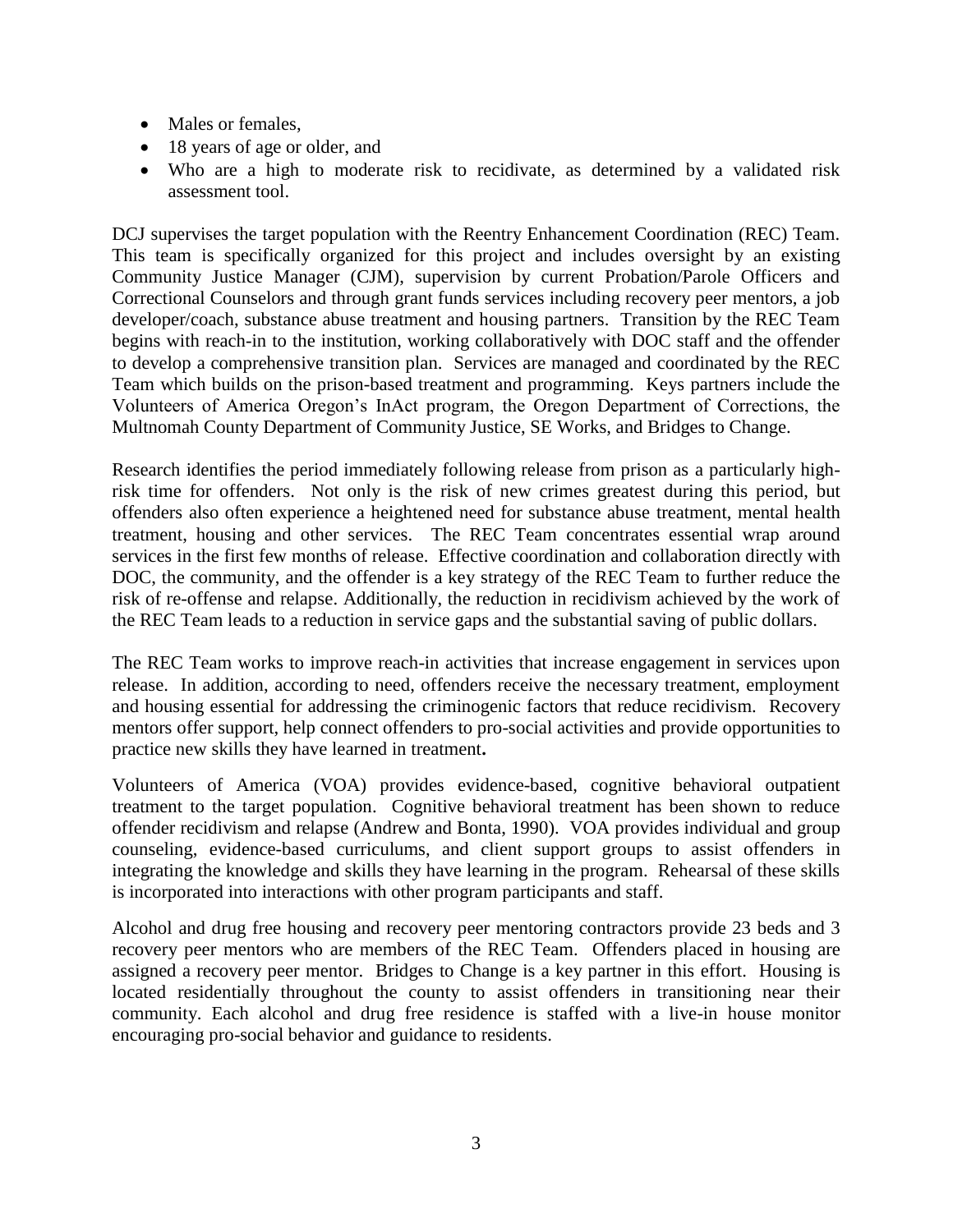Employment and job development services are contracted with SE Works. The Portland Partners Re-Entry Initiative (PPRI) is utilized in the effort to increase employment for program participants.

Collaboration with these providers and partners has helped to close gaps contributing to inadequate re-entry transition. The Oregon Criminal Justice Commission findings show a 43% reduction in recidivism for the first two years of the REC program. The DCJ has done this by using tested and proven reentry strategies to accomplish these goals. Additionally coordination of reentry and transition services for these offenders has assisted in meeting the goals of reducing recidivism and relapse, promoting community safety, and saving valuable community resources.

Collaborative partnerships have been the primary contributor to maintaining success and accountability by the REC Team. All members of the REC Team participate and collaborate with DOC institution treatment and release staff in case staffing and ongoing communication to ensure effective coordination of services. Regular and clear communication between different members of the REC Team and the offender is maintained.

#### *Program Evaluation*

Using the in-house expertise of Oregon's Statistical Analysis Center and funds from multiple Byrne JAG grants, the Oregon Criminal Justice Commission conducted a preliminary two-year evaluation of not only the Multnomah County REC program but also three other similar reentry programs throughout the state as well. The programs were evaluated on outcomes and costeffectiveness. The report, Offender Reentry Programs: Preliminary Evaluation, was released in July 2011 and can be found at: [www.oregon.gov/CJC/docs/](http://www.oregon.gov/CJC/docs/reentry_eval_final.pdf)**reentry**\_eval\_final.pdf .

The evaluation of the four offender reentry programs found that together, the programs generated a 33 percent decrease in all new felony and misdemeanor arrests when compared to similar offenders matched on risk. When broken down, the programs decreased the property crime arrest rate by 38 percent. When looking at individuals receiving new charges, the programs showed a 27 percent drop for all charges collectively and when divided by type of charge, there was a 41 percent drop in misdemeanor charges and a 33 percent drop in felony charges.

Going beyond outcome measures, the study also noted that the program was cost-effective with each dollar invested in these offender reentry programs generating \$6.73 in benefits such as avoided criminal justice costs to taxpayers and reduced victimization costs. Program staff at the Multnomah REC report that 70 percent of their participants are out of government/intermediary housing within 90 days after release, further saving the system and opening up beds in halfway homes and other transitional housing programs. During the REC's most recent quarter, 84 percent of participants attained employment within 90 days after release from prison.